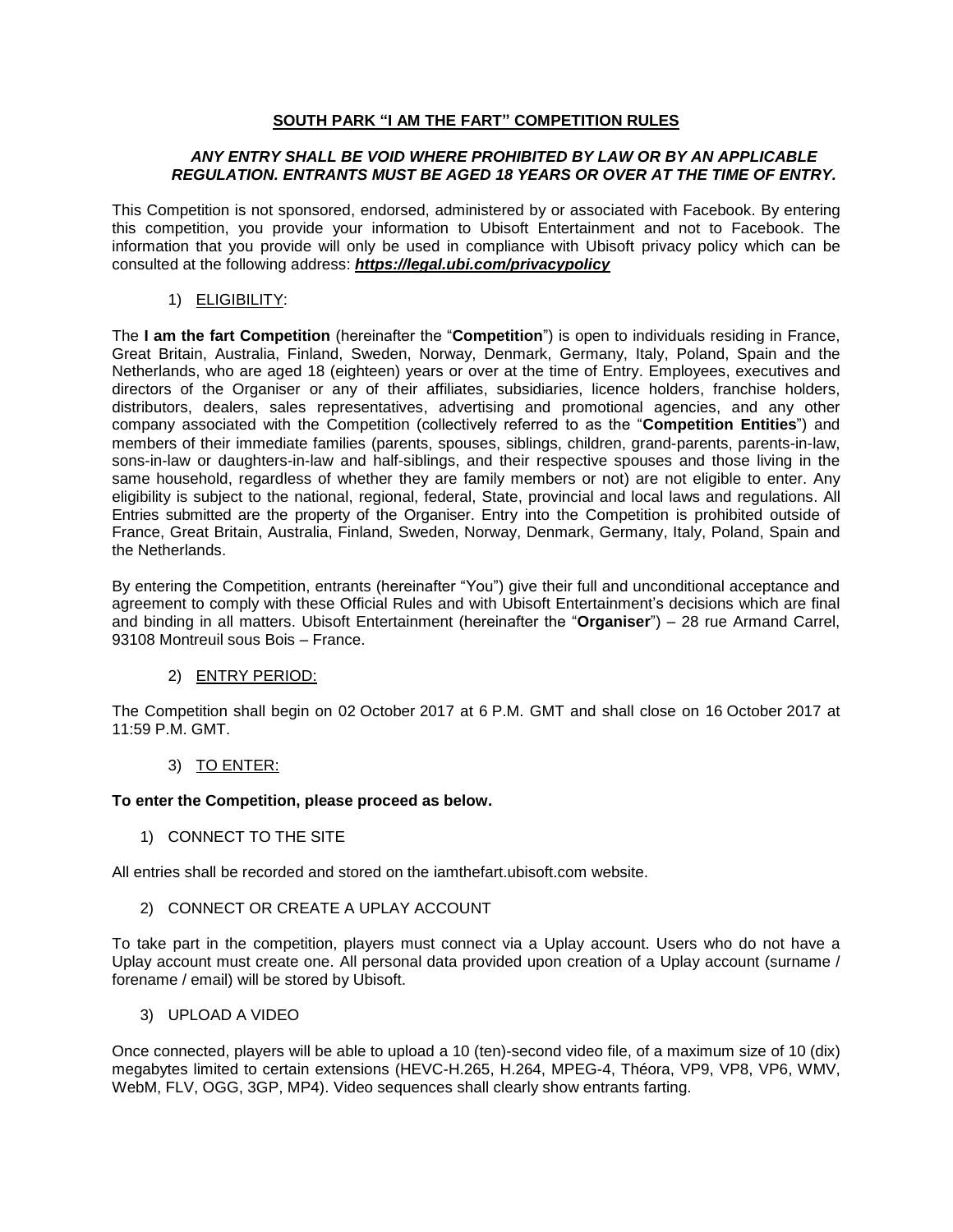Once the upload phase is finalised, each video will be allocated to a category from one of the 4 gameplays of the South Park: The Fractured But Whole game.

Uploaded videos will immediately be accessible via their URL. However, they will only appear in the overall flow of the Website after they have been moderated.

Any video containing material contrary to the laws and regulations in force, and in particular racist, insulting or defamatory content, or content which goes against good moral standards or public order shall be voided. Videos without adequate image quality or sound will also be voided. Entrants will be informed thereof by email.

After registering, Entrants will receive a confirmation email of their registration sent to the submitted email address.

Entrants may upload as many videos as desired.

#### 4) VOTING SYSTEM AND SELECTION OF WINNERS:

Visitors to this Website will be invited to vote for their favourite video(s). In order to vote, users must sign in via a Facebook connect or a Uplay connect. The voting system is then internal to the website. Users will be allowed to assess as many videos as they wish, but only once per video for the entire duration of the competition. The voting system is a grade from 1 (one ) to 10 (ten) points.

On 2 October, the 10 (ten) entrants (from all countries taken together) who have received the highest number of points at the end of the competition will be selected as finalists. They will be judged by a Jury. The finalist selected by the jury will become the official fart of the South Park: The Fractured But Whole game.

If the prize:

i) is not claimed or is refused by the initial winner, or

ii) is allotted to a winner who is then disqualified or banned in keeping with the official rules, or

iii) in the event of Force Majeure, the organiser reserves the right to select the runner-up as the winner.

### 5) NOTIFICATION OF THE WINNER:

The Winner will be notified within 4 (four) working days by email sent to the address registered in the Ubisoft account used to take part in the competition. The Organiser shall not be held liable if the Winner's Ubisoft account is not configured to receive emails or if the notification is lost, intercepted or not received by the Winner for whatever reason. The Winner shall confirm acceptance of the Prize no later than the day following the notification by the Organiser. The lack of a reply from the Winner will be considered as an express refusal of the Prize. In this case, the Prize will be allocated to a runner-up.

Any uncompleted or incomplete statement or any document required in Article 9 hereof that is not returned within the deadline or if the notification of the Prize is returned to the sender as it was not collected or could not be delivered to the Winner, the Winner shall be considered as having declined the Prize, in particular in the following cases: i) non-receipt or receipt of incomplete statements or documents required by the Organiser in accordance with Article 9 hereof, ii) failure by the Winner to collect the notification of the Prize or the Prize itself. In this case, a runner-up shall be selected as the Winner if the deadlines allow.

### 6) PRIZE:

A single Prize shall be allocated in this Competition (hereinafter the "Prize").

The winner selected by the jury will receive an opportunity to visit the Ubisoft studios in San Francisco, California, USA, to work on recording a unique fart noise which will then be added to the game. The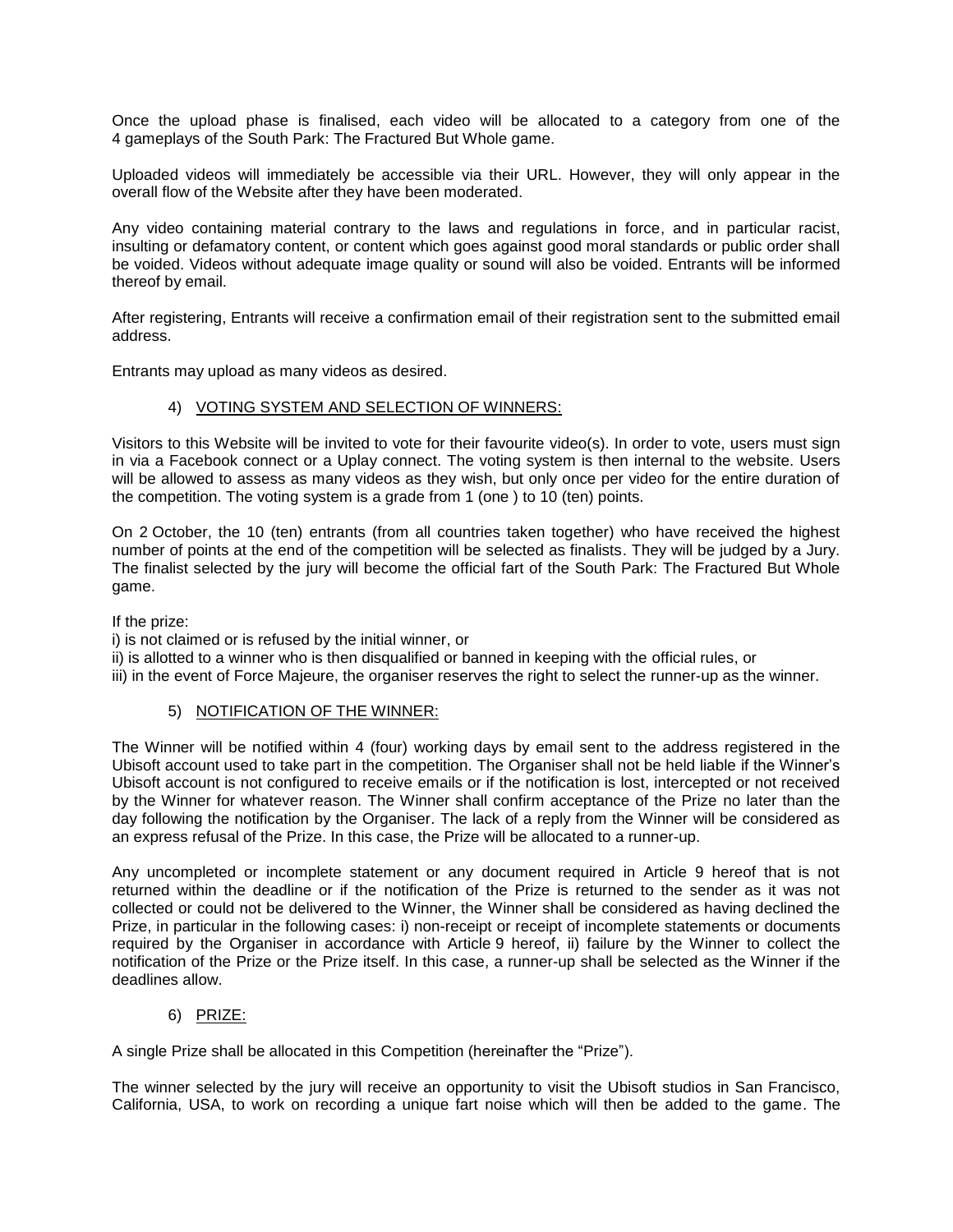winner will be awarded the title of "Official fart of South Park™: The Fractured But Whole™", and will be identified as such in the game credits.

The trip to San Francisco will take place no later than two weeks after identification of the Winner.

Accommodation, travel and subsistence costs will be covered by the Organiser.

The trip will be organised as follows (subject to changes further to identification of the Winner):

# Day 1:

- Transfer from the Winner's place of residence to the nearest international airport.
- Travel to San Francisco from the nearest international airport to the Winner's place of residence
- Reception of the Winner at the San Francisco airport (SFO) by a driver for subsequent transport to the Winner's hotel.
- Reception at the hotel by a member of Ubisoft San Francisco Studio
- Free time + dinner in San Francisco

### Night 1:

- Night at the Winner's hotel in San Francisco

# Day 2:

- At approximately 10 A.M., transport to Ubisoft San Francisco Studios from the Winner's hotel
- Reception at Ubisoft San francisco Studios by a member of the studio team
- Between 10 A.M. and 12.30 P.M., visit of the studio + meeting with the game Sound Designer
- Lunch with a member of the studio team
- Recording of the fart noise + work on integrating the noise into the game at Ubisoft San Francisco Studios alongside the game Sound designer
- Free time + dinner in San Francisco

### Night 2:

- Night at the Winner's hotel in San Francisco

### Day  $3:$

- At approximately 10 A.M., transport to Ubisoft San Francisco Studios from the Winner's hotel
- Reception at Ubisoft San francisco Studios by a member of the studio team
- Between 10 A.M. and 12.30 P.M., game session + work on integrating the noise into the game alongside the Sound Designer
- Lunch with a member of the studio team
- Return flight from San Francisco to the closest international airport to the Winner's place of residence
- Transfer from the closest international airport to the Winner's place of residence

# Approximate value for 1 (one) person:

- Return airline/train ticket:  $\epsilon$  4,000 (four thousand Euros)
- Transfers (to airport, to Studio): € 1,000 (one thousand Euros)
- Hotel accommodation (two nights): € 1,000 (one thousand Euros)
- Meals: € 300 (three hundred Euros)

Details of the trip:

1 (one) round trip economy air ticket for the Winner and the companion of his or her choice from a major airport close to the Winner's and/or companion's place of residence (the Organiser shall determine the place of residence to be taken into account at its discretion) to the San Francisco airport. Departure and arrival times shall be selected at the Organiser's sole discretion.

Meals shall take place in standard restaurants.

Flights, hotels and restaurants making up the Prize shall be selected by the Organiser at its sole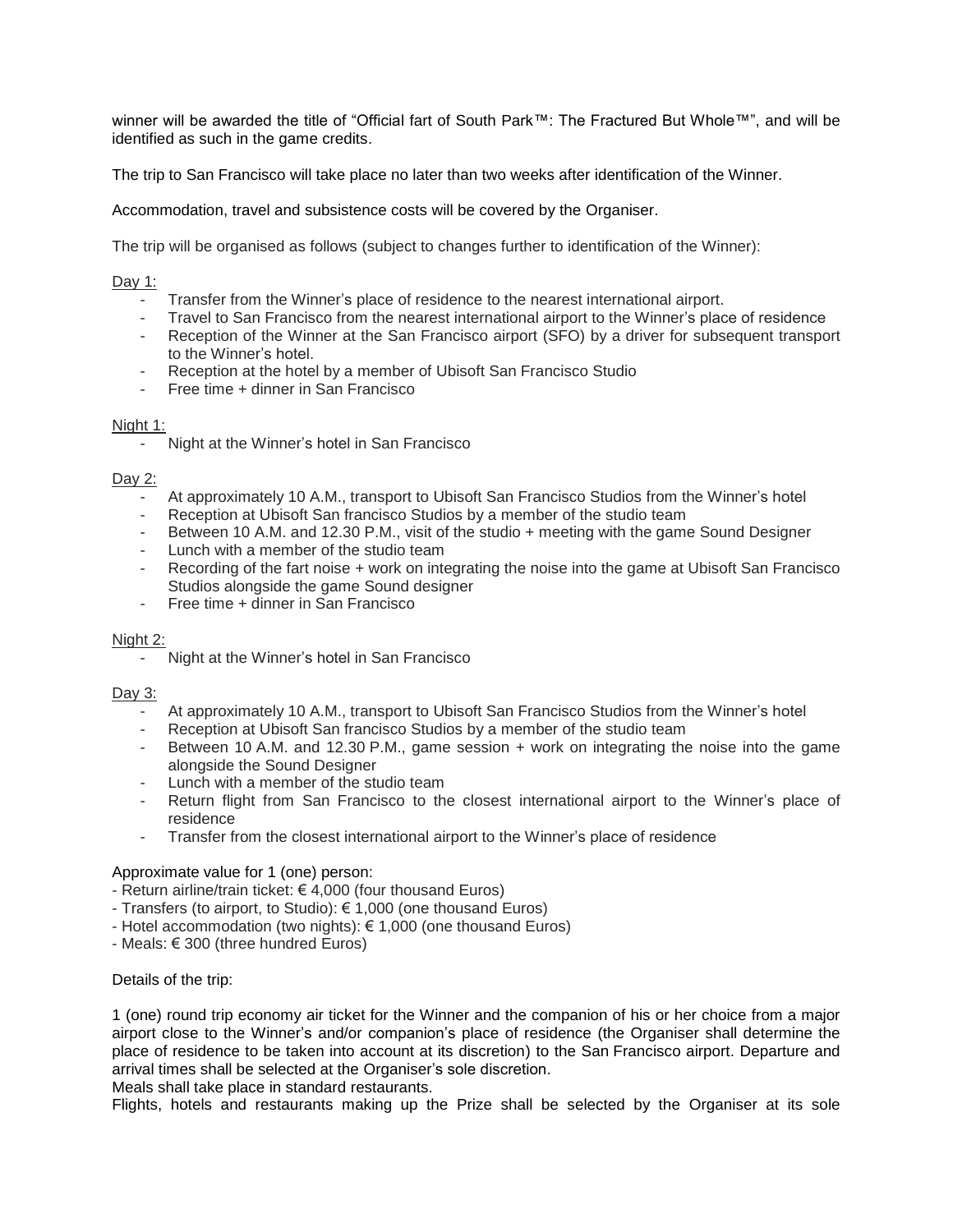#### discretion.

The transport of the Winner and/or companion may be by train, bus or vehicle at the Organiser's discretion if the Winner and/or companion lives within a 300 (three hundred) kilometers radius from the destination airport. The Prize does not include pocket money, additional expenses, dining expenses not covered in the stay, the cost of transport from the Winner's and/or companion's place of residence to the airport, the cost of transport from the airport to the Winner's and/or companion's place of residence; these costs shall be borne exclusively by the Winner and/or his or her companion.

The trip shall take place on the dates selected by the Organiser or the Prize shall be considered as declined by the Winner in its entirety and may be allotted to another Winner, if the deadlines so allow. Travel conditions, restrictions and limitations may apply. The value of the Prize may vary depending on the date and place of departure, inland transport, and/or variation in the prices of airline tickets. All elements of the Prize must be replaced at the same time and no change shall be permitted after confirmation.

The Winner and his or her companion must have valid legal identification documents and must commit to signing any other legal documents required by the Organiser. The Winner shall be fully responsible for the companion if he or she is a minor. The Organiser and Affiliated Companies or service providers shall not be held liable for any cancellations, delays, rerouting or changes, or any action or omission in relation with the Prize. Any expenses, including insurance, food, unspecified inland transport, taxes, bonuses (or discounts), travel insurance, luggage expenses, parking expenses, laundry service, food, alcoholic beverages, incidental expenses (including mini-bar), telephone bill, derivative products, souvenirs, petrol and other expenses not specified in these official rules shall be exclusively borne by the Winner and his or her companion. The Winner must comply with all check-in rules of the airlines and hotels including (but not limited to) the presentation of a valid credit card. The unused components of the Prize shall have no cash value. All plane tickets issued for the Prize are not eligible for loyalty programmes, stop-overs, upgrades and may not be used in connection with a promotional offer. No change shall be carried out after the reservations have been made, except at the Organiser's sole discretion. Lost or stolen tickets, travel confirmations or certificates or similar documents shall not be replaced once they have been transmitted to the Winner and his or her companion. No refund or compensation shall be offered in the event of late or cancelled flights (or trains). The trip is subject to the terms and conditions of these Rules and the general conditions of the travel suppliers as outlined in the travel contract issued by said suppliers. The Organiser reserves the right to suspend the outcome of the Prize or to put an end thereto in the event of unlawful or improper behaviour by the Winner and/or companion,.

Any tax on the Prize shall be solely borne by the Winner, unless otherwise specified in these Rules. Prizes cannot be assigned, transferred or redeemed for cash. The Organiser reserves the right to make necessary substitutions due to circumstances outside of its control. Prizes include the cost of shipment and transport to the Winner's home, as required. The chances of winning a Prize depend on the total number of valid Entries. Winners may not transfer their Prize to a third party. The Organiser shall not replace any lost or stolen Prize.

The Prizes offered may not be challenged in any way by the Winner and the Prizes are provided "as is". Entrants acknowledge that Affiliated Companies have taken on no responsibility in relation to any *de facto* or *de jure*, explicit or implicit guarantee or declaration regarding the Prize or are under no circumstances liable therefor.

Subject to applicable law, by taking part in the Competition, Winners acknowledge that Affiliated Companies have not taken out and will not provide any insurance whatsoever in relation to the Prize and each Winner shall be responsible for the purchase and payment of any life insurance, travel insurance, motor vehicle insurance, accident insurance, on the property or any other form of insurance in relation to the Prize.

## 7) REPRESENTATIONS, WARRANTIES AND COMPENSATION OF ENTRANTS: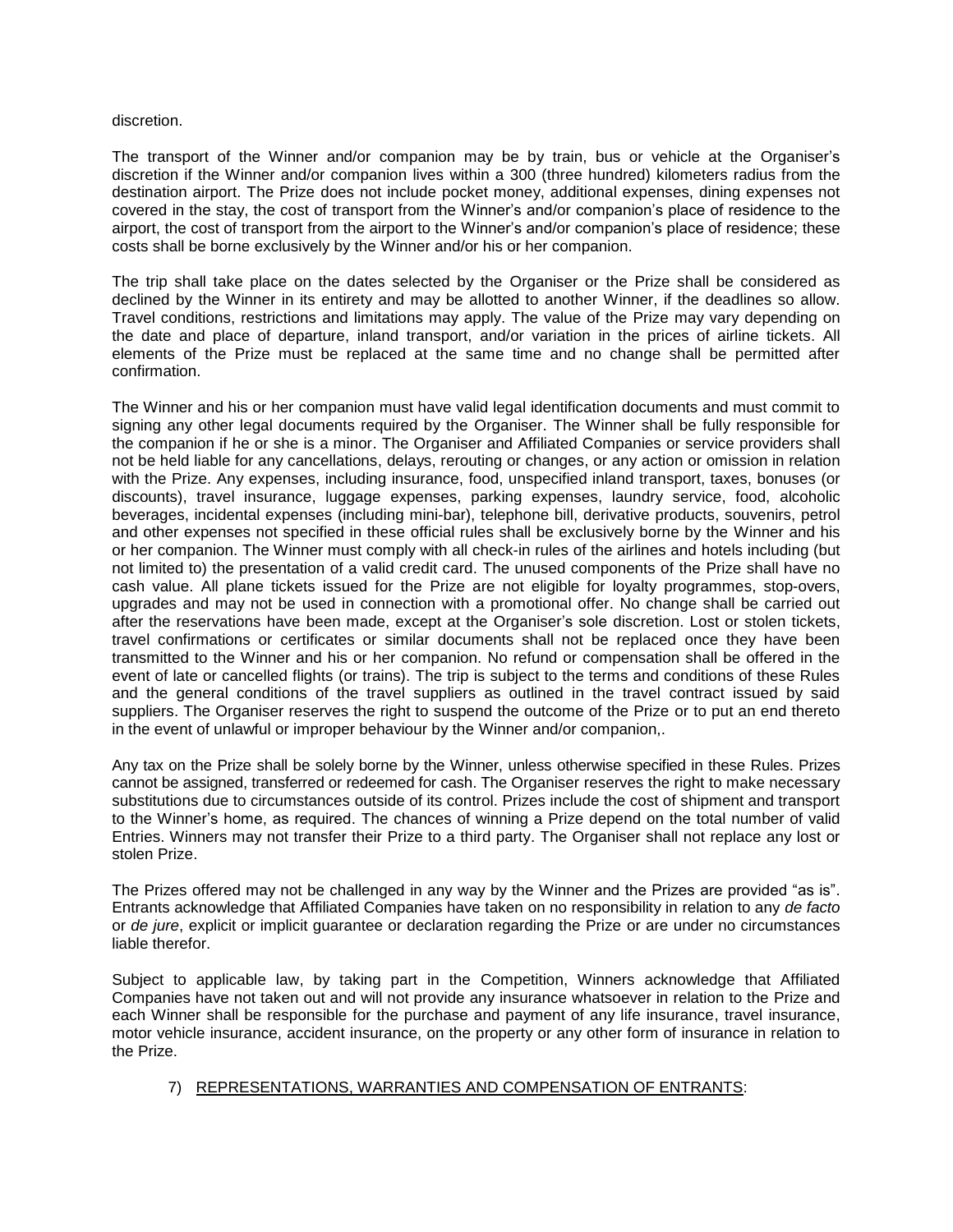Entrants represent and warrant the Organiser that their Entry in the competition (i) is an original work exclusively created by them, (ii) has not been taken from any other source nor distributed or disseminated on any medium or format, (iii) does not breach or conflict with a trademark, copyrights, rights of privacy, individual rights and any other right of any sort or any nature belonging to any other person or entity.

ENTRANTS ACCEPT TO INDEMNIFY, DEFEND AND HOLD THE ORGANISER AND AFFILIATED COMPANIES, TWITTER AND ANY OTHER PERSONS ASSOCIATED WITH THE DEVELOPMENT AND THE PERFORMANCE OF THE COMPETITION, HARMLESS FROM AND AGAINST ALL COMPLAINTS, DAMAGES AND LIABILITY ARISING FROM THEIR ENTRY IN THIS COMPETITION, IN PARTICULAR BUT NOT LIMITED TO (A) ANY BREACH OF DECLARATIONS MADE BY THE ENTRANT, (B) ANY ACTION FOR DAMAGES FOR INJURY, LOSS OR DAMAGE OF ANY KIND ARISING FROM THEIR ENTRY IN THIS COMPETITION OR THE ACCEPTANCE, USE OR LOSS OF ANY PRIZE, AND (C) ANY ACTION BASED ON THE RIGHT OF PRIVACY, PERSONALITY RIGHTS, DEFAMATION, INFRINGEMENT OF COPYRIGHTS AND/OR TRADEMARKS ASSOCIATED WITH SUBMISSION OR USE OF THE ENTRY.

8) LIMITATIONS OF LIABILITY:

The Organiser, affiliated companies, Facebook and any other persons associated with the development and achievement of the competition shall not be held liable for problems downloading or uploading any information related to the competition from or to the Twitter application or for any other technical problems affecting equipment, online services, servers, or Internet suppliers, malfunctions of IT hardware and software, telephone lines, failure of the email address to be consulted by the Organiser due to a technical problem, traffic, congestion on the Internet or on the website, or any technical problem related to the Entries on a website which includes telecommunication problems or the failure, loss, delay, incomplete nature, scrambling or misdirection of communication which may limit the possibility for an entrant to take part in the Competition. The Organiser may not be held liable for any malfunction of the Facebook application and/or its API (loss of data, account closure, tweet retrieval, etc.).

TO THE EXTENT PERMITTED BY LAW, THE ENTRANT HEREBY RELEASES THE ORGANISER, AFFILIATED COMPANIES, TWITTER, ANY OTHER THIRD PARTY AFFILIATED OR ASSOCIATED WITH THE DEVELOPMENT AND PERFORMANCE OF THIS COMPETITION, FROM ANY CLAIM, DAMAGES, LIABILITY AND ACTION WHICH MAY BE CAUSED, DIRECTLY OR INDIRECTLY, IN WHOLE OR IN PART, FROM ENTRANT'S PARTICIPATION IN THE COMPETITION, IN PARTICULAR BUT NOT LIMITED TO CLAIMS ARISING FROM: (I) TECHNICAL FAILURES OF ANY KIND, INCLUDING BUT NOT LIMITED TO DOWNLOADING FROM OR UPLOADING TO THE WEBSITE, ANY INFORMATION RELATING TO THE COMPETITION, THE MALFUNCTION OF ANY COMPUTER, CABLE, NETWORK, HARDWARE OR SOFTWARE OR ANY OTHER FAILURE, AS WELL AS FAILED, LOST, DELAYED, INCOMPLETE, INCOMPREHENSIBLE OR MISDIRECTED COMMUNICATION LIKELY TO LIMIT AN ENTRANT'S ABILITY TO TAKE PART IN THIS COMPETITION; (II) THE UNAVAILABILITY OR INACCESSIBILITY OF ANY TRANSMISSION OR ANY TELEPHONE OR INTERNET SERVICE; (III) ANY UNAUTHORISED HUMAN INTERVENTION IN ANY PART OF THE ENTRY PROCESS; (IV) ANY TECHNICAL OR HUMAN ERROR WHICH MAY OCCUR IN THE ADMINISTRATION OF THE COMPETITION OR PROCESSING OF THE ENTRIES; (V) ANY INJURY OR DAMAGE TO PERSONS OR PROPERTY, INCLUDING BUT NOT LIMITED TO THE ENTRANT'S COMPUTER, HARDWARE OR SOFTWARE; (VI) PRIVACY RIGHTS, PERSONALITY RIGHTS, INFRINGEMENT OF IMAGE RIGHTS, DEFAMATION, BREACH OF COPYRIGHTS AND/OR TRADEMARK PROTECTED UNDER THE TRADEMARK RIGHT ASSOCIATED WITH THE ENTRY; AND (VII) ACCEPTANCE, USE OR LOSS OF ANY PRIZE BY THE ENTRANT. SOME COUNTRIES DO NOT AUTHORISE THE LIMITATION OR EXCLUSION OR LIABILITY FOR INCIDENTAL OR INDIRECT DAMAGE; CONSEQUENTLY, THE WHOLE OR PART OF THE LIMITATIONS OR EXCLUSIONS MENTIONED ABOVE MAY NOT APPLY TO THE ENTRANT. *WITH REGARD TO GERMAN, ENGLISH AND FRENCH RESIDENTS:* THIS EXCLUSION DOES NOT APPLY TO CLAIMS AGAINST THE ORGANISER, ITS REPRESENTATIVES OR AGENTS FOR DAMAGES IN RELATION TO INJURY OR DEATH, AND CLAIMS FOR DAMAGES IN THE EVENT OF INTENTION TO HARM OR CULPABLE NEGLIGENCE BY THE ORGANISER, ITS REPRESENTATIVES OR AGENTS.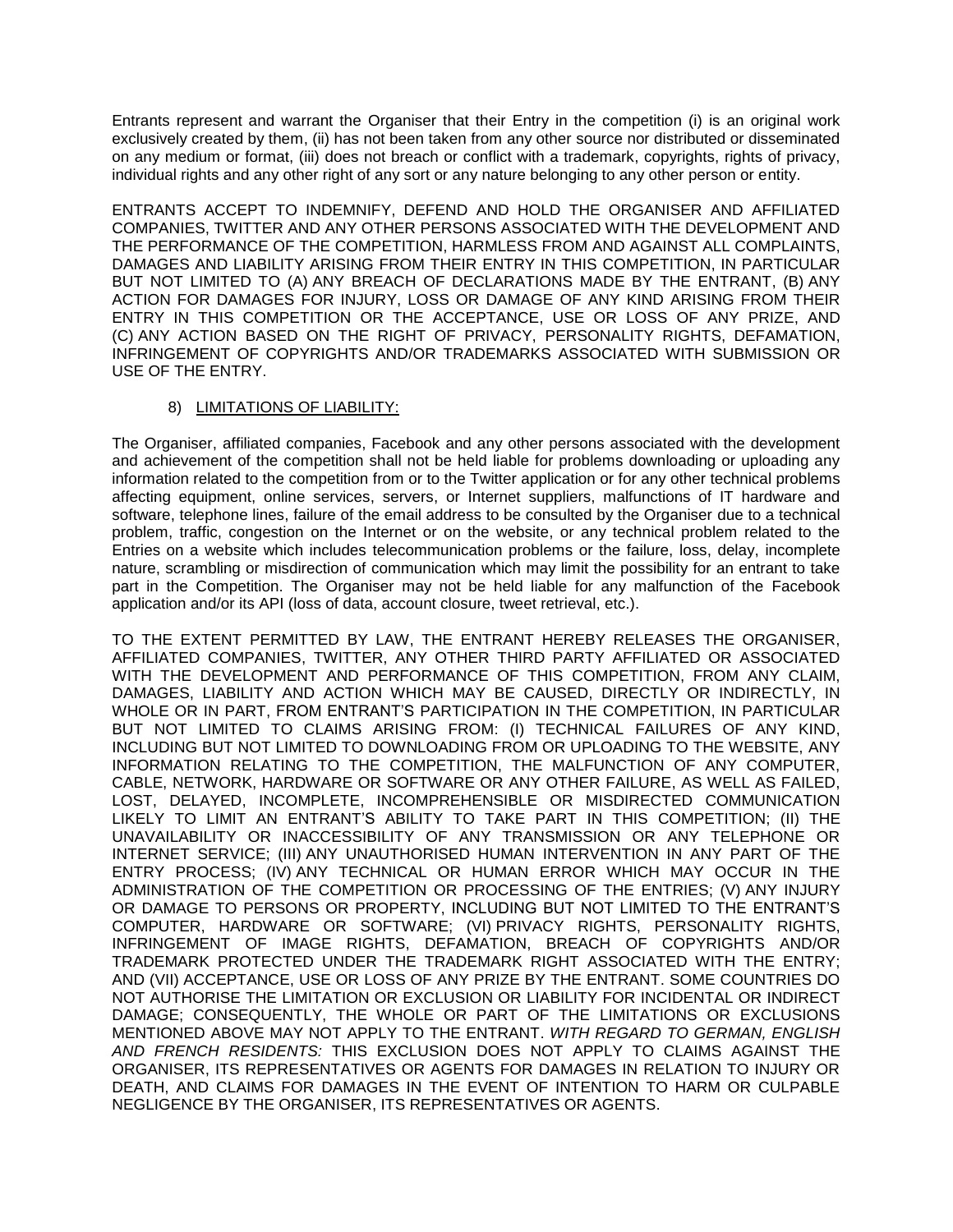# 9) AUTHORISATION OF USE / ASSIGNMENT OF RIGHTS:

The Winner and his or her companion shall receive a document entitled "Assignment of image rights / authorisation of use" intended to obtain their permission, free of cost, to use their farts, names, biographical information, likeness, city/town of residence, photographs and making-of videos of the stay for trade, marketing, advertising and/or promotional purposes without additional consideration than the Prize won.

To this end, entrants grant the Organiser free of cost and without any consideration:

- the right to reproduce, represent and adapt the recordings, free of cost or against consideration, in all formats, on all media, on digital media, for trade, marketing, advertising and/or promotional purposes, alone or combined with other elements and in all locations for the abovementioned purposes.

This permission shall be granted worldwide (given the nature of the Internet) and for a duration of five years as from the first publication.

Entrants hereby undertake to sign the agreement containing the assignment of their rights which they enjoy pursuant to the French Civil Code. Entrants warrant that they are free to assign the rights mentioned in these rules and that they are not bound by any contract of whatever nature prohibiting said assignment.

It is hereby understood that the Organiser shall decide at its sole discretion whether or not to use entrants' recordings.

## 10) PRIVACY POLICY:

The information collected from entrants shall only be used subject to the Organiser's privacy policy which can be found at:

# <https://legal.ubi.com/privacypolicy/>

By entering this Competition, You are automatically registered as a member of the Organiser's website www.ubisoft.com. The information provided by the entrant in relation to the Competition shall be used in accordance with the terms of use which can be found at: [https://legal.ubi.com/termsofuse.](https://legal.ubi.com/termsofuse)

**For French residents:** Pursuant to French law governing the collection and processing of personal data, you have a right to access, correct and delete personal data. You also have the right to object to the collection of data in certain cases. To exercise said right, you can write to the "I'm a Fart Competition" Ubisoft Entertainment – 28 rue Armand Carrel, 93108 Montreuil sous Bois – France. The entity responsible for processing the data is Ubisoft International, 28 rue Armand Carrel, 93108 Montreuil sous Bois – France.

**For German residents only:** Pursuant to German federal law on data protection, you have a right to be informed of stored personal data, in particular the origin, recipient or category of recipients, as well as the purpose of storage. Moreover, you have a right to correct and, in some cases, deactivate and delete data as well as, in some cases, the right to object to the collection, processing and use of personal data. To exercise this right, you can write to: "I'm a Fart Competition" Ubisoft Entertainment – 28 rue Armand Carrel, 93108 Montreuil sous Bois – France.

**For British residents only:** Entrants have the right to access, delete and correct personal data. The request can be made in writing to "I'm a Fart Competition" Ubisoft Entertainment – 28 rue Armand Carrel, 93108 Montreuil sous Bois – France.

### 11) ENTRANTS' PERSONAL DATA: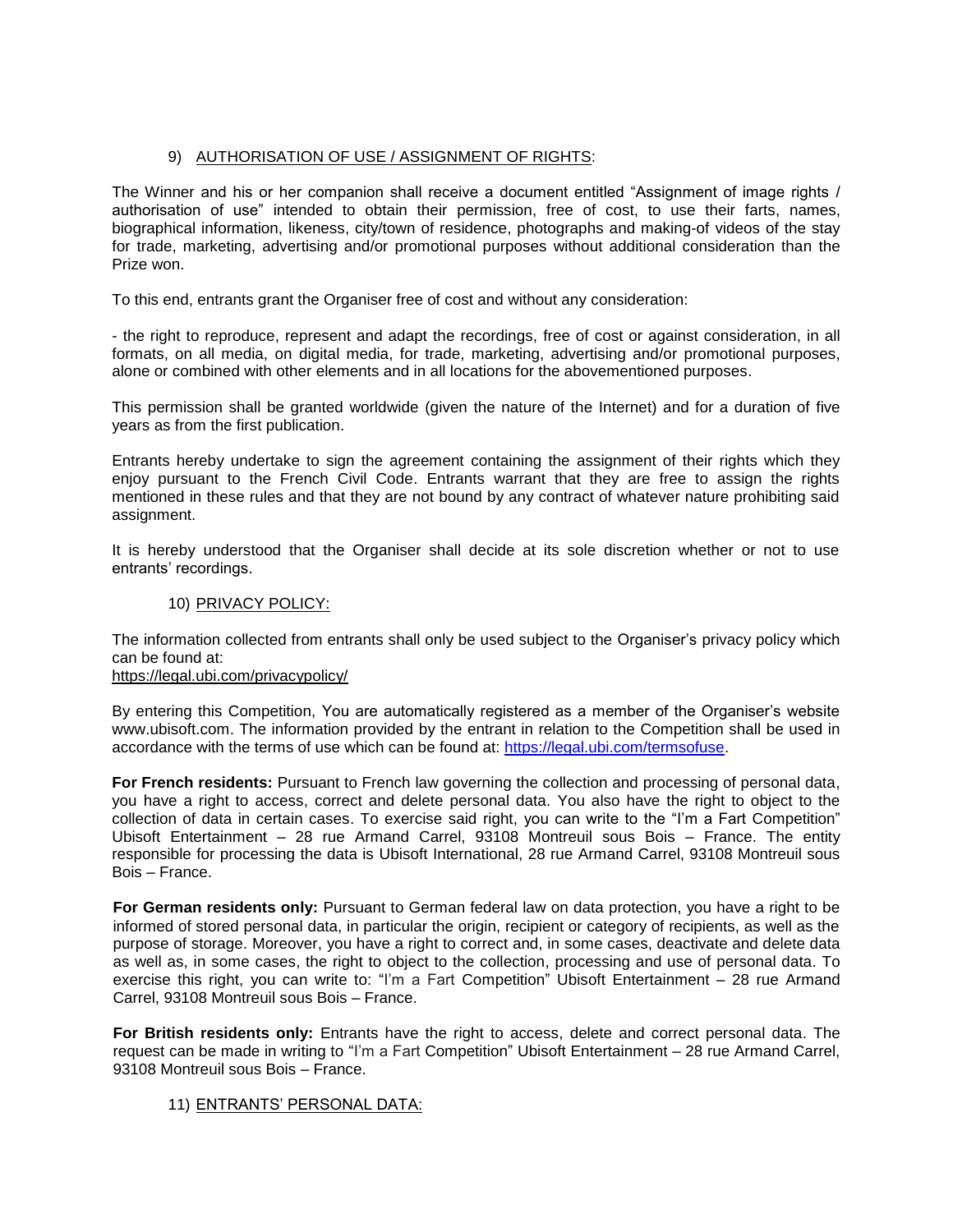Pursuant to the French Data Protection Act of 6 January 1978, Entrants have a right to access, correct or delete personal data which may be exercised upon written request sent to the Organiser.

Entrants' contact details are exclusively intended for the Organiser's use. The data collected is mandatory to take part in the Competition. As a result, Entrants who exercise their right to delete personal data before the end of the competition shall be considered as having withdrawn their entry.

Entrants authorise the Organiser to use their contact details (first name, initials of their surname) for commercial purposes to promote the Competition, without this giving rise to any rights.

### 12) DISQUALIFICATION:

Entries which do not comply with the conditions below or with these official rules may be disqualified. Any attempted Entry other than that described herein shall be voided. The Organiser, in accordance with the official Rules, shall determine at its sole discretion the criteria for a valid Entry.

During the Competition, Ubisoft may, at its sole discretion, warn, disqualify or ban an Entrant, without prejudice for the former (and without limitation), who does the following (non-exhaustive list):

- Signs up to the Competition with different Twitter accounts or different Entries;
- Teams up with other entrants in order to create an unfair advantage;
- Falsifies the Entry procedure or the process of the Competition via a cheating or hacking process;
- Acts in breach of these Official Rules;
- Engages in a behaviour that is unsporting or disturbing, or which tries to impede or prevent the legitimate progress of the Competition, or to harm, threaten or harass another individual.
- Submits an Entry containing (i) degrading or obscene language, photographs or videos, (ii) nudity, (iii) trademarks or logos, creations covered by copyright and/or logos not belonging to the entrant, and/or (iv) language, photographs or videos that are insulting to third parties and/or which may harm the reputation of a third party. The Entrant acknowledges that the Organiser expressly subjects its acceptance of the entry to the entrant's agreement with the preceding sentence. Should it be proven that the entrant has not complied with the agreement made, the Organiser reserves the right to disqualify the entrant.

Entries made on behalf of another person by any individual or any other entity, in particular but not limited to the notifications and/or services for registration in commercial competitions shall be declared invalid and disqualified from this Competition. Any Entry considered by the Organiser (at its sole discretion) as having been submitted in this way shall be cancelled. If a dispute regarding the identity of the individual who submitted an Entry cannot be resolved to the Organiser's satisfaction, the Entry in question shall be considered invalid.

The Organiser reserves the right, at its sole discretion, to disqualify any individual for which there is evidence that he or she falsified the Entry procedure or the progress of the Competition, acted in breach of these Official Rules or engaged in unsporting or disturbing behaviour, or attempted to disturb or undermine the legitimate progress of the competition or to irritate, harm, threaten or harass another individual. The Organiser reserves the right to claim damages and any other compensation from any individual within the limit authorised by law. No incomplete, falsified, computer-generated Entry or any automated multiple Entry shall be accepted.

### 13) CANCELLATION:

The Organiser reserves the right to postpone, modify or cancel the Competition in the event of difficulties arising during the conduct of the Competition, and in particular if cheating or technical malfunctions affect the integrity of the Competition as determined by the Organiser, at its sole discretion, and to allocate the Prize based on the eligible Entries received prior to cancellation.